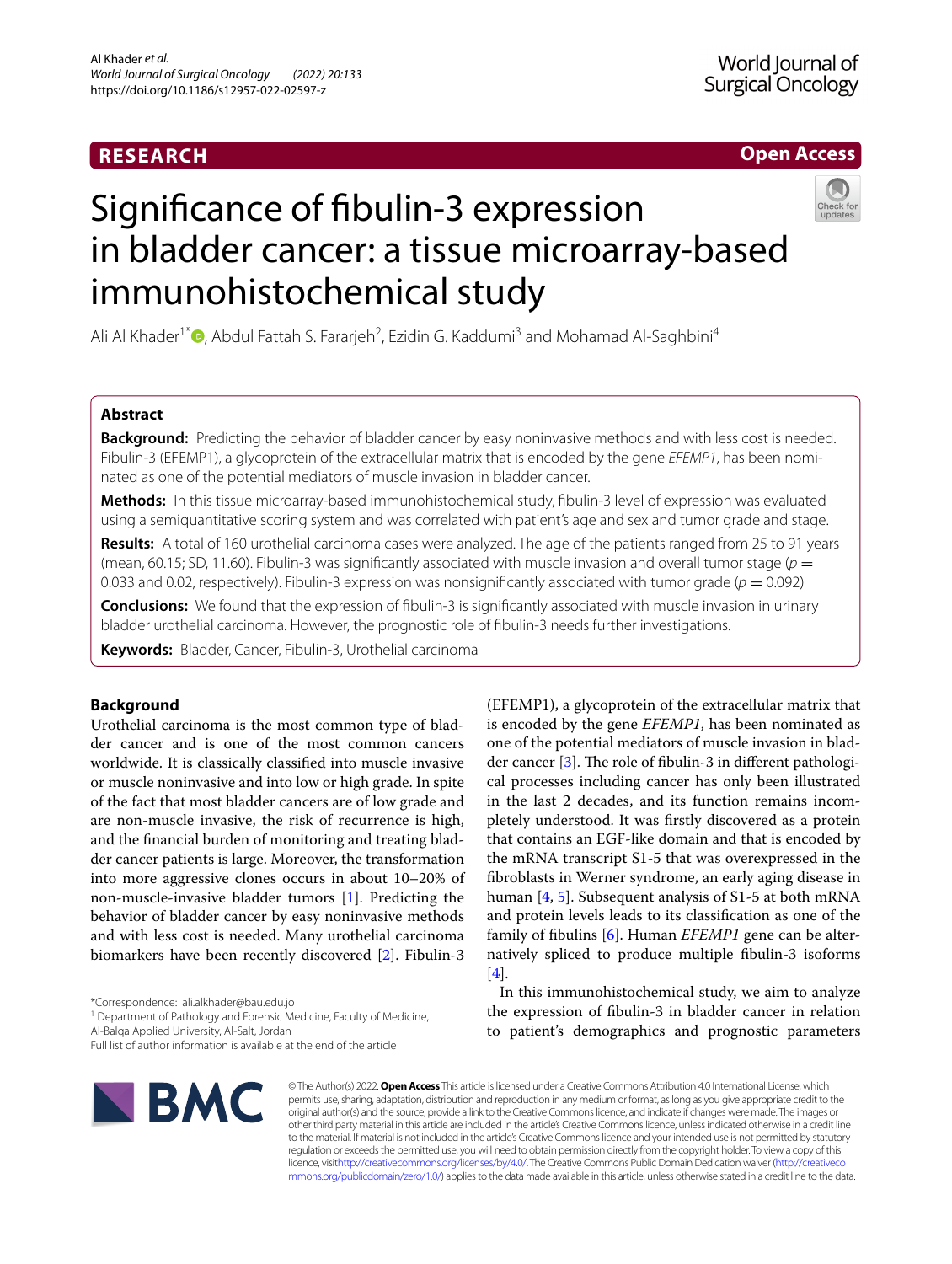represented by grade and presence or absence of muscle invasion.

#### **Methods**

In this immunohistochemical study, we used tissue microarray (TMA) of human bladder cancer cases of different grades, stages, and patient characteristics. The TMA (serial no. BL2081b) was purchased from US Biomax. At US Biomax, the slides with whole tissue sections are viewed by a pathologist who also refers to the patient's medical records to provide the pathology diagnosis. After the TMA block was constructed, the pathologist made an adjustment diagnosis by using the actual tissue cores staining results. The cases are graded according to the World Health Organization grading system [\[7](#page-4-6)]. The donor patients were from Asia.

We have performed immunohistochemical staining by rabbit monoclonal recombinant anti-fbulin-3 antibody (Abcam — serial no. ab356457, dilution 1:200) on these tissue sections. A semiquantitative method for scoring the staining was used by which the staining intensity (SI) was scored 0, 1, 2, and 3; if no staining, weak, moderate, or strong positivity was identified, respectively. The percentage of positivity (PP) was determined as 0, 1, 2, 3, or 4; if zero, < 10%, 10–50%, 50–75%, or > 75% positivity was identifed, respectively. Histologic score of fbulin-3 (HS) was calculated as the product of PP and SI. The results of HS were interpreted as the following: 0 as negative, 1–5 as positive (low expression level), and 6–12 as positive (high expression level)  $[8]$  $[8]$  $[8]$ . The sections were blindly assessed by 2 experienced pathologists. Only bladder cancer cases of urothelial carcinoma type  $(n =$ 160) were chosen for analysis. HS was correlated with patient's sex and age, in addition to tumor grade, muscle invasion, and overall stage. Statistical Package for the Social Sciences (SPSS) was used for analysis with Pearson chi-squared test being used and *p*-value < 0.05 being considered signifcant.

# **Results**

A total of 160 urothelial carcinoma cases were analyzed. The age of the patients ranged from 25 to 91 years (mean, 60.15; SD, 11.60). The age groups were determined as  $<$  65, 65–84, and  $> 84$  years. There was no significant association between patient's age and level of fbulin-3 expression ( $p = 0.723$ ). One-hundred twenty-five cases were of men and 25 were of women (M:F ratio 3.57:1) with no signifcant association between patient's sex and fibulin-3 expression documented. The grade was known for 157 cases of which 15 were of grade I, 96 of grade II, and 46 of grade III. Fibulin-3 expression was nonsignificantly associated with tumor grade ( $p = 0.092$ ). The overall stage was I, II, III, and IV for 50, 87, 21, and 2

cases, respectively. Fibulin-3 was signifcantly overexpressed in higher tumor stage compared to low stage (*p*  $= 0.02$ ). Pathologic T stage was T1 (invasion of lamina propria), T2 (invasion of muscularis propria), and T3 (invasion of perivesical soft tissue) for 50, 87, and 23 cases, respectively. A signifcant association between fbulin-3 expression and pathologic T stage was found (*p*  $= 0.008$ ). Fibulin-3 expression was also significantly associated with muscle invasion ( $p = 0.033$ ). Table [1](#page-2-0) shows the levels of fbulin-3 expression in relation to patient's age, sex, tumor grade, stage, and muscle invasion status. Figure [1](#page-3-0)A, B, and C shows diferential expression of fbulin-3 in a case of stage I, stage II, and stage III urothelial carcinomas, respectively.

# **Discussion**

The secreted glycoprotein fibulin-3 has been known as a component of the extracellular matrix that is expressed in many normal adult and developing tissues. The ability for interaction with many other components of the extracellular matrix makes this glycoprotein implicated in different health as well as disease states  $[9]$  $[9]$ . The abnormal expression of fbulin-3 has been demonstrated in human cancer only recently  $[10]$ . In a study by Hu et al., they demonstrated that the overexpression of fbulin-3 in gliomas has a role in promoting tumor growth and invasion by acting as a soluble factor that activates Notch signaling through antagonizing the Notch autocrine inhibitor DLL3. They showed that the lockdown of the fibulin-3 gene *EFEMP1* increased apoptosis and impaired intracranial tumor growth, which was correlated with low expression levels of the genes related to Notch signaling in glioma samples [[11\]](#page-4-10). Wang et al. applied plasmid transfection and added purifed fbulin-3 in the cell lines of human osteosarcoma. They found that fibulin-3, through the induction by NF-κB signaling, mediated the crosstalk between AEG-1 and MMP-2 and was associated with poor prognosis of osteosarcoma due to invasion and metastases [[12](#page-4-11)]. Moreover, in their recent study on the utility of serum fbulin-3 in diagnosing osteosarcoma and in predicting the prognosis, Wang et al. used ELISA in measuring the serum levels of fbulin-3 and found that serum fbulin-3 was signifcantly higher in osteosarcoma patients than in the control group and was signifcantly associated with higher stage and lung metastases [[13\]](#page-4-12). In a study by Camaj et al., fbulin-3 was found to compete with EGF in binding EGFR and cause EGFR autophosphorylation in pancreatic adenocarcinoma with the subsequent signal transduction including Akt and MAPK phosphorylation, which may contribute to the tumor growth in pancreatic carcinomas with fbulin-3 overexpression. Furthermore, these fndings pointed to the role of the inhibitor of EGFR kinase PD 153035 in inhibiting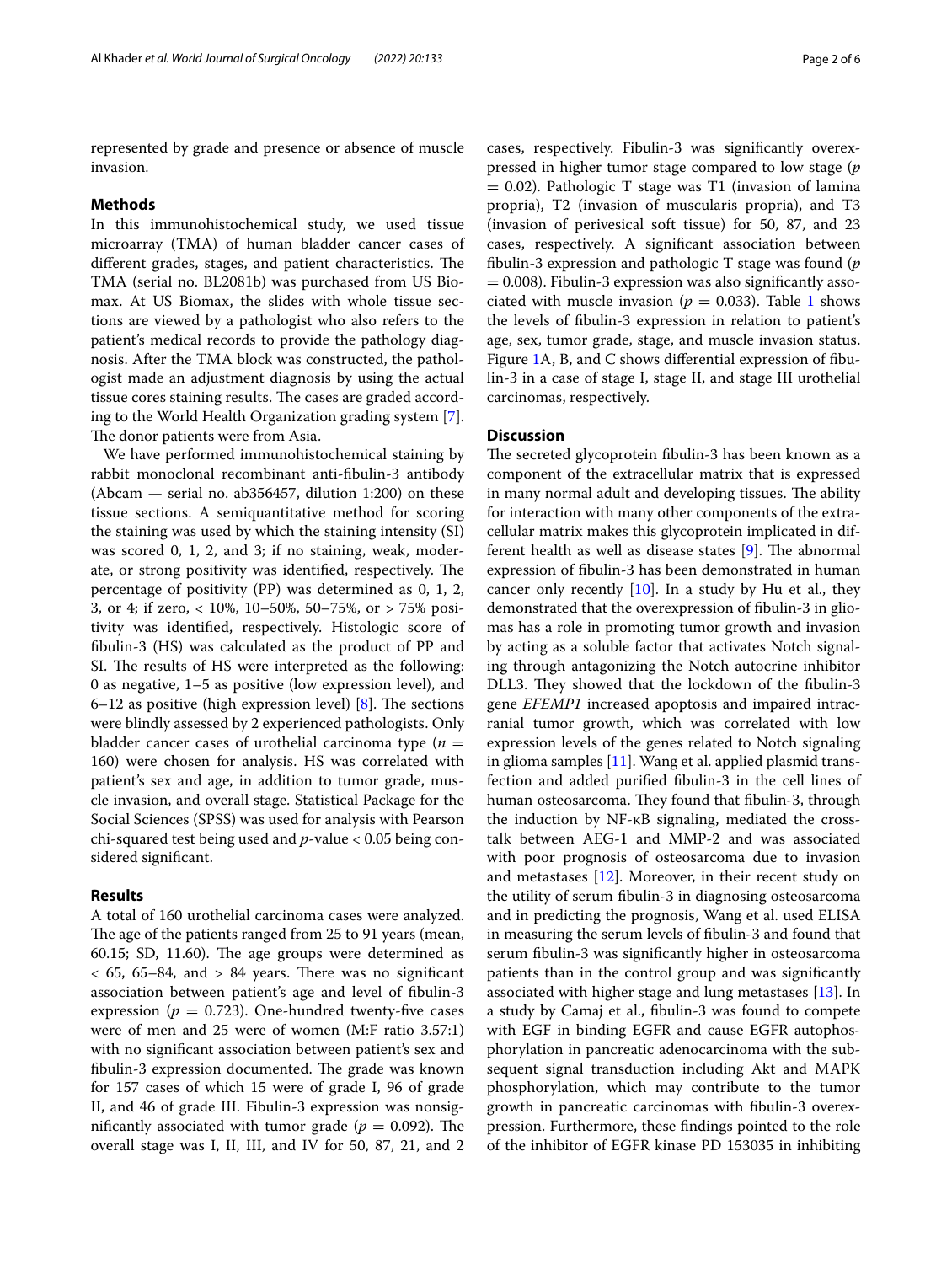<span id="page-2-0"></span>**Table 1** Differential expression of fibulin-3 in relation to patient's age and sex and tumor grade and stage

| Variable                    |                          | No. of cases | Negative n | Positive - low<br>expression n | Positive — high<br>expression n | p-value |
|-----------------------------|--------------------------|--------------|------------|--------------------------------|---------------------------------|---------|
| Age (years)                 | < 65                     | 93           | 36         | 23                             | 34                              | 0.723   |
|                             | $65 - 84$                | 66           | 28         | 16                             | 22                              |         |
|                             | > 84                     |              | 0          | 0                              |                                 |         |
| Gender                      | Male                     | 125          | 53         | 31                             | 41                              | 0.342   |
|                             | Female                   | 35           | 11         | 8                              | 16                              |         |
| Tumor grade                 |                          | 15           | 7          | 5                              | 3                               | 0.092   |
|                             | Ш                        | 96           | 44         | 22                             | 30                              |         |
|                             | Ш                        | 46           | 12         | 11                             | 23                              |         |
| Tumor pathologic stage (pT) | pT1                      | 50           | 22         | 17                             | 11                              | 0.008   |
|                             | pT <sub>2</sub>          | 87           | 37         | 19                             | 31                              |         |
|                             | pT3                      | 23           | 5          | 3                              | 15                              |         |
| Muscle invasion             | Muscle invasive (pT2/T3) | 110          | 42         | 22                             | 46                              | 0.033   |
|                             | Muscle noninvasive (pT1) | 50           | 22         | 17                             | 11                              |         |
| Overall stage               |                          | 50           | 22         | 17                             | 11                              | 0.020   |
|                             | $\mathbf{  }$            | 87           | 37         | 19                             | 31                              |         |
|                             | $\mathbb{H}$             | 21           | 5          | 3                              | 13                              |         |
|                             | $\mathsf{IV}$            | 2            | 0          | 0                              | $\overline{2}$                  |         |

the downstream phosphorylation previously mentioned [[14\]](#page-4-13). In Jiang et al's TMA-based study on different normal and mesothelioma tissues, fbulin-3 was found to be signifcantly expressed in mesothelioma in comparison with adjacent normal tissues, and this overexpression was correlated with poor survival in mesothelioma patients. In addition, that study showed that the overexpression of fbulin-3 was correlated with HMGB1 expression [[15\]](#page-4-14). In leukemia, although promyelocytic leukemia is well known for its relatively good prognosis, Jann et al. analyzed whole transcriptomes of diferent acute myeloid leukemia cases and found that fbulin-3 was one of the most expressed factors in cases of early promyelocytic leukemia deaths in comparison with the cases with prolonged remission. Interestingly, EFEMP1 gene showed an almost exclusive expression in the early death cases [\[16](#page-4-15)]. In their immunohistochemical study on benign, borderline, and malignant ovarian tumors, Wang et al. showed that fbulin-3 was signifcantly associated with aggressive behavior of ovarian epithelial tumors. Moreover, they analyzed the relation of fbulin-3 expression with E-cadherin, N-cadherin, and snail expression in ovarian cancer. Interestingly, fbulin-3 overexpression was signifcantly associated with decreased E-cadherin expression, and increased N-cadherin and snail expression, which pointed to its role in epithelial-mesenchymal transition  $(EMT)$  [[17](#page-4-16)]. However, fibulin-3 was found to increase E-cadherin expression and was associated with cell proliferation inhibition in endometrial carcinoma [[18\]](#page-5-0). In Li et al.'s in vivo/in vitro study on the role of fbulin-3 in

cervical cancer, fbulin-3 was signifcantly associated with malignant behavior and poor survival, and this was correlated with PI3K-Akt-mTOR pathway as well as EMT [[19\]](#page-5-1).

The role of *EFEMP1* as a tumor suppressor gene in breast cancer was illustrated in the study by Sadr-Nabavi et al. They found that *EFEMP1* was downregulated in a signifcant proportion of breast cancer cases as highlighted by the expression of RNA microarray and by real-time PCR. In addition, they revealed that this downregulation was attributed to epigenetic mechanisms through promoter methylation when the genomic sequencing on the cell lines and tissues of breast cancer was performed. Interestingly, their survival analysis of breast cancer cases revealed that reduced fbulin-3 expression was signifcantly associated with the overall and disease-free survivals in those who received anthracycline-based adjuvant chemotherapy for node-positive breast cancer  $[20]$  $[20]$ . The epigenetic mechanisms related to *EFEMP1* downregulation were also highlighted by Almeida et al. Through their microarray analysis of cell lines and tissue samples. They revealed that both histone deacetylation and promoter methylation contribute to the downregulation of *EFEMP1* that was signifcantly observed in prostate cancer in comparison with other urologic malignancies as well as normal prostatic tis-sues [\[21](#page-5-3)]. The role of *EFEMP1* promoter hypermethylation in cancer development was also documented in a study by Yue et al., in which a signifcant number of lung cancer tissues and cell lines showed *EFEMP1*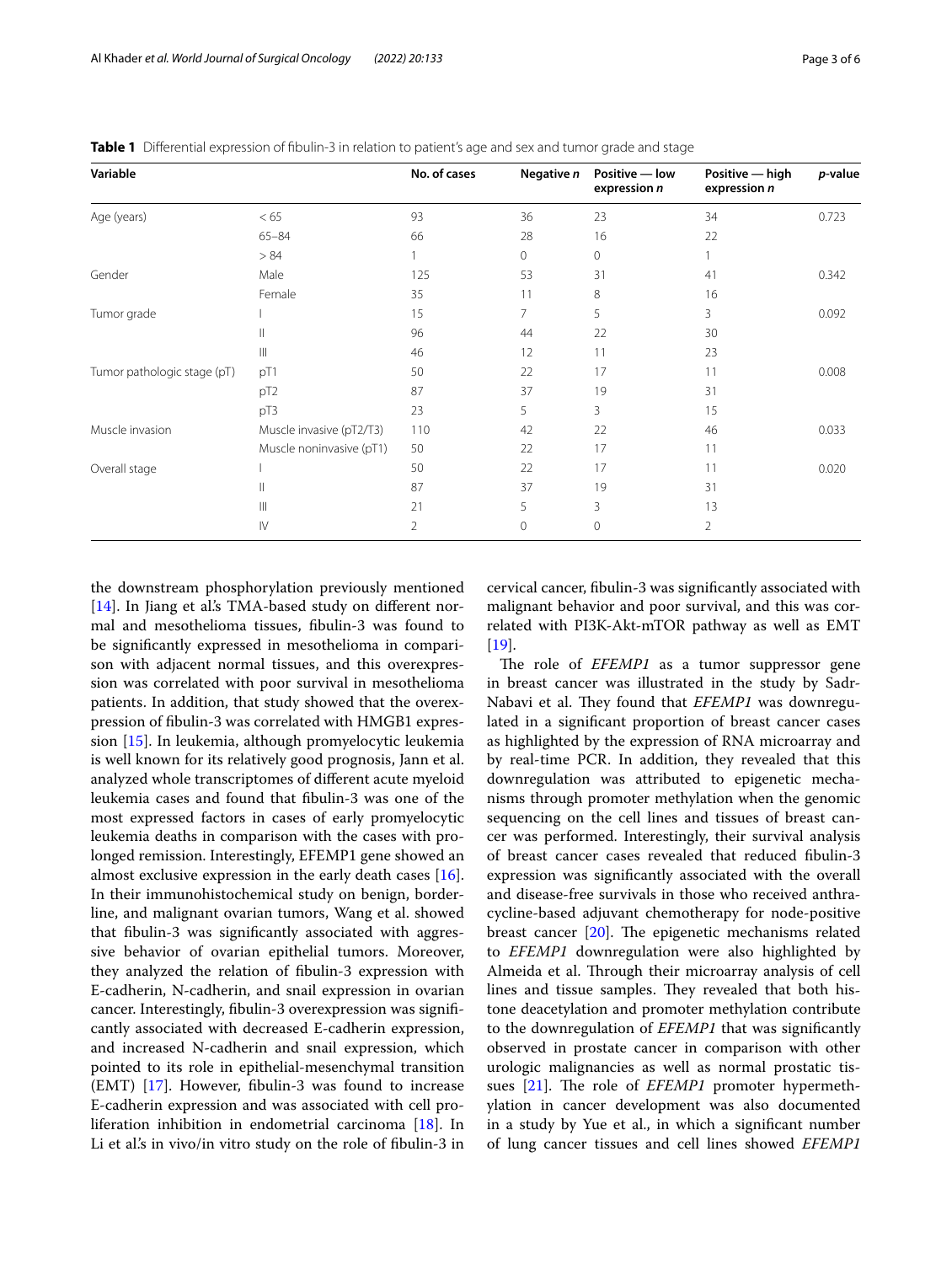<span id="page-3-0"></span>promoter hypermethylation, while it was not found in the normal counterparts. *EFEMP1* promoter methylation was also suggested as an underlying mechanism for the low expression of fbulin-3 in hepatocellular carci-noma (HCC) [\[22](#page-5-4)]. In Hu et al's study on cell lines and prognosis in rectal cancer [\[25](#page-5-7)]. The immunohistochemical staining results in this study showed that the overexpression of fbulin-3 was signifcantly associated with higher T and overall stage of bladder urothelial carcinoma. Although the role of fbulin-3 in promoting muscle invasion of bladder urothelial carcinoma is still poorly understood, the results of this study strongly supports the findings by Han et al. They used an integrative approach of RNA sequencing and using profling studies of bladder cancer and found that fbulin-3 was signifcantly overexpressed in T2 tumors vs T1 ones. They confirmed fibulin-3 overexpression in muscle-invasive vs muscle noninvasive bladder cancer by quantitative reverse transcriptase PCR. Moreover, an interesting fnding in that study was that fbulin-3 knockdown in a murine model of bladder cancer was associated with decreased expression of insulin-like growth factor-binding protein-5 (IGFBP5). This suggested that both fbulin-3 and IGFBP5 can be used as biomarkers for bladder cancer and are associated with an aggressive tumor behavior [\[3](#page-4-2)]. Many studies have been performed to uncover some of the complex molecular mechanisms of bladder cancer. Some of these studies pointed to possible diagnostic and prognostic markers. In a meta-analysis by Shi et al., microRNAs in the blood were shown to

be useful diagnostic markers for urinary bladder cancer [[26\]](#page-5-8). Another noninvasive promising biomarker is urine fbronectin. Dong et al. demonstrated that the combination of cytology with urine fbronectin can be essential for the detection of bladder cancer in clinical practice [[27\]](#page-5-9). However, such findings need further validation using larger prospective studies. Bladder cancer shows signifcant molecular heterogeneity, and poor response to therapy represents a challenging event in bladder cancer tumorigenesis. The intratumoral heterogeneity displayed in bladder cancer is broad. In a recent study by Han et al.,

tissues of HCC, *EFEMP1* was found to be signifcantly downregulated. They also demonstrated that its downregulation was associated with poor prognosis  $[23]$  $[23]$  $[23]$ . The downregulation of *EFEMP1* through epigenetic mechanisms was also reported in Yang et al.'s study on fbulin-3 in endometrial carcinoma. Their results suggested a role of fbulin-3 in promoting SEMA3B gene which has an important role in cell aging and death [\[18\]](#page-5-0). In Mao et al.'s study on fbulin-3 in colorectal cancer, *EFEMP1* was found to be downregulated, especially in the cell line SW480. Moreover, when SW480 cells were transfected with a fbulin-3 RNA-overexpressing lentivirus, tumor cell apoptosis was promoted, and cell proliferation was inhibited  $[24]$  $[24]$  $[24]$ . The underlying mechanisms for these fndings remain ill-defned. However, in a recent study by Ying et al., fbulin-3 was positively correlated with TIMP1, and both were signifcantly associated with poor

Al Khader *et al. World Journal of Surgical Oncology (2022) 20:133* Page 4 of 6

 $\blacktriangle$ 

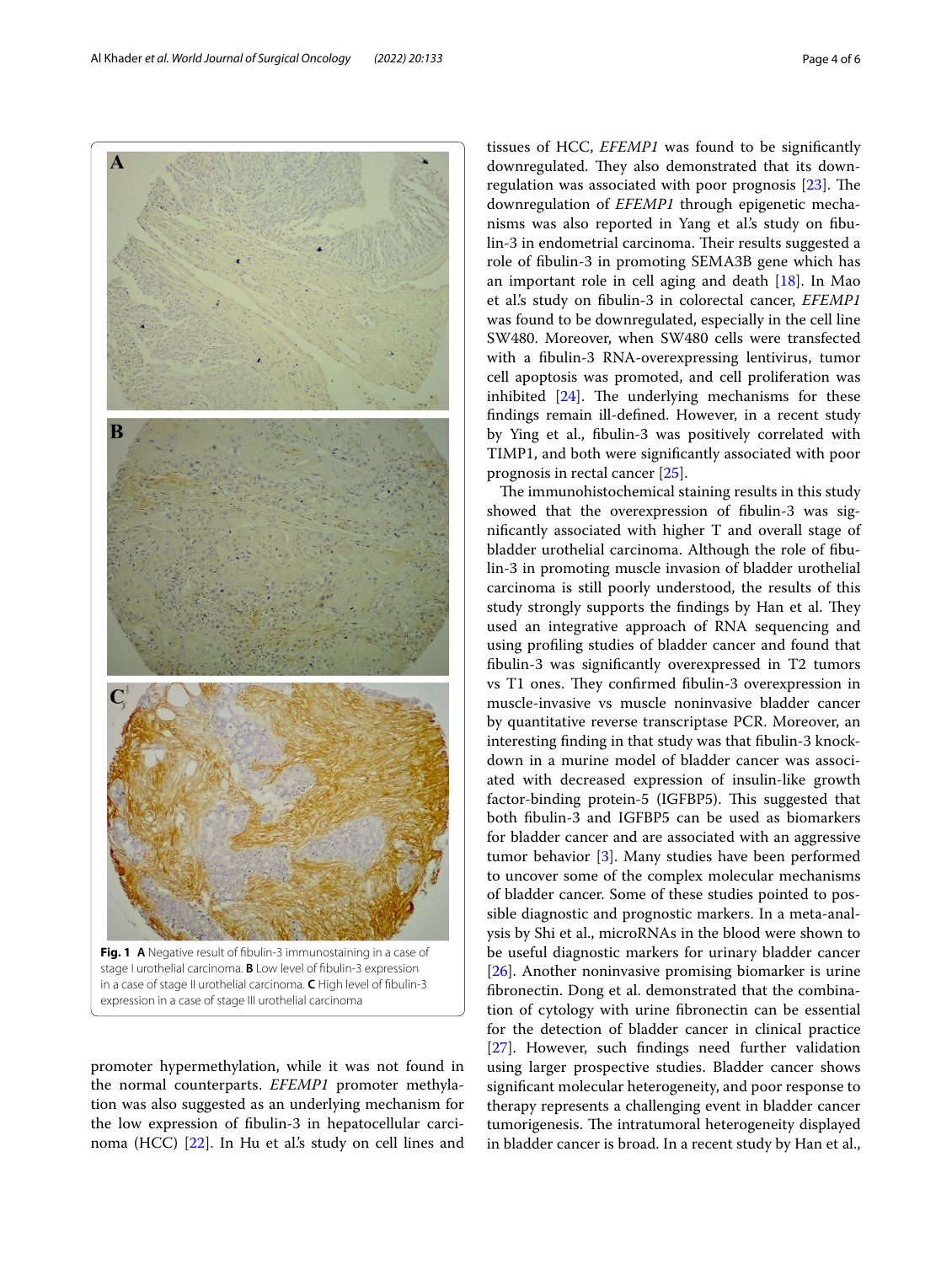they revealed that low mutant-allele tumor heterogeneity may be a useful biomarker for better prognosis in *FGFR3*-mutant bladder cancer [\[28](#page-5-10)]. Several studies on the predictive role of certain biomarkers have been performed. For example, the long noncoding RNAs related to ferroptosis were shown to have a good predictive ability for overall survival and response to immunotherapy [[29\]](#page-5-11). Regarding immunohistochemistry, similar to our study, many diagnostic and prognostic markers in bladder cancer have been studied. P53 overexpression, for example, was shown to be associated with progression of stage T1 bladder cancer [[30\]](#page-5-12). Another example, the prolyl 3-hydroxylase family member 4 (P3H4), was associated with higher tumor grade and stage as highlighted in a recent study by Li et al.  $[31]$  $[31]$ . The abovementioned studies are just examples, and further investigations are still required.

# **Conclusions**

The results of this study support the limited data available on fbulin-3 expression in bladder cancer. We found that the expression of fbulin-3 is signifcantly associated with muscle invasion. However, further biomarker studies are still needed to confrm the prognostic role of fbulin-3 in bladder cancer, and the mechanisms underlying fbulin-3 role in aggressive bladder cancer behavior are still poorly understood.

## **Abbreviations**

TMA: Tissue microarray; SI: Staining intensity; PP: Percentage of positivity; HS: Histologic score; SPSS: Statistical Package for the Social Sciences; EMT: Epithelial-mesenchymal transition; HCC: Hepatocellular carcinoma; P3H4: Prolyl 3-hydroxylase family member 4.

#### **Acknowledgements**

Not applicable

#### **Authors' contributions**

AA contributed in reading histopathology slides, reviewed the literature, and wrote the manuscript. AF contributed in literature review and writing. EK analyzed the data and reviewed the work. MS reviewed the literature and contributed in reading slides and writing. All authors fulflled the ICMJE criteria for authorship. All authors read and approved the fnal manuscript.

#### **Funding**

This research was funded by the deanship of scientifc research at Al-Balqa Applied University.

## **Availability of data and materials**

The datasets used during the current study are available from the corresponding author on reasonable request.

# **Declarations**

**Ethics approval and consent to participate** Not applicable

#### **Consent for publication**

Not applicable

#### **Competing interests**

The authors declare that they have no competing interests.

#### **Author details**

<sup>1</sup> Department of Pathology and Forensic Medicine, Faculty of Medicine, Al-Balqa Applied University, Al-Salt, Jordan. <sup>2</sup> Department of Medical Laboratory Analysis, Faculty of Science, Al-Balga Applied University, Al-Salt, Jordan. <sup>3</sup> Department of Basic Medical Sciences, Faculty of Medicine, Al-Balqa Applied University, Al-Salt, Jordan. <sup>4</sup> Department of Pathology and Forensic Medicine, Faculty of Medicine, Al-Balqa Applied University, Al-Salt, Jordan.

### Received: 13 October 2021 Accepted: 16 April 2022 Published online: 26 April 2022

#### **References**

- <span id="page-4-0"></span>1. Sylvester RJ, van der Meijden AP, Oosterlinck W, Witjes JA, Bouffioux C, Dennis L, et al. Predicting recurrence and progression in individual patients with stage Ta T1 bladder cancer using EORTC risk tables: a combined analysis of 2596 patients from seven EORTC trials. Eur Urol. 2006;49:466–5 discussion 475-477.
- <span id="page-4-1"></span>2. Chan TC, Wu WJ, Li WM, Shiao MS, Shiue YL, Li CF. SLC14A1 prevents oncometabolite accumulation and recruits HDAC1 to transrepress onco‑ metabolite genes in urothelial carcinoma. Theranostics. 2020;10:11775.
- <span id="page-4-2"></span>3. Han AL, Veeneman BA, El-Sawy L, Day KC, Day ML, Tomlins SA, et al. Fibulin-3 promotes muscle-invasive bladder cancer. Oncogene. 2017;36:5243–51.
- <span id="page-4-3"></span>4. Lecka-Czernik B, Lumpkin CK Jr, Goldstein S. An overexpressed gene transcript in senescent and quiescent human fbroblasts encoding a novel protein in the epidermal growth factor-like repeat family stimulates DNA synthesis. Mol Cell Biol. 1995;15:120–8.
- <span id="page-4-4"></span>5. Lecka-Czernik B, Moerman EJ, Jones RA, Goldstein S. Identifcation of gene sequences overexpressed in senescent and Werner syndrome human fbroblasts. Exp Gerontol. 1996;31:159–74.
- <span id="page-4-5"></span>6. Tran H, Mattei M, Godyna S, Argraves WS. Human fbulin-1D: molecular cloning, expression and similarity with S1–5 protein, a new member of the fbulin gene family. Matrix Biol. 1997;15:479–93.
- <span id="page-4-6"></span>7. Mostofi FK. Histological typing of urinary bladder tumors. Int Histol Classifcation Tumors. 1973;17:9-14.
- <span id="page-4-7"></span>8. Shahin NA, Al-khader A, Alsayed M, Aljarrah D, Khader M. Diferential expression, diagnostic and prognostic signifcance of stathmin-1 and CD147 in various uterine smooth muscle tumors. Int J Morphol. 2019;37:311–8.
- <span id="page-4-8"></span>9. De Vega S, Iwamoto T, Yamada Y. Fibulins: multiple roles in matrix structures and tissue functions. Cell Mol Life Sci. 2009;66:1890–902.
- <span id="page-4-9"></span>10. Chen TJ, Chan TC, Li WS, Li CF, Ke HL, Wei YC, et al. Utility of EFEMP1 in the prediction of oncologic outcomes of urothelial carcinoma. Genes. 2021;12:872.
- <span id="page-4-10"></span>11. Hu B, Nandhu MS, Sim H, Agudelo-Garcia PA, Saldivar JC, Dolan CE, et al. Fibulin-3 promotes glioma growth and resistance through a novel parac‑ rine regulation of Notch signaling. Cancer Res. 2012;72:3873–85.
- <span id="page-4-11"></span>12. Wang Z, Cao CJ, Huang LL, Ke ZF, Luo CJ, Lin ZW, et al. EFEMP1 promotes the migration and invasion of osteosarcoma via MMP-2 with induction by AEG-1 via NF-kappaB signaling pathway. Oncotarget. 2015;6:14191–208.
- <span id="page-4-12"></span>13. Wang Z, Kang J, Lian J, Huang L, Xie W, Zhao D, et al. EFEMP1 as a potential biomarker for diagnosis and prognosis of osteosarcoma. BioMed Res Int. 2020;2020:1-9.
- <span id="page-4-13"></span>14. Camaj P, Seeliger H, Ischenko I, Krebs S, Blum H, De Toni EN, et al. EFEMP1 binds the EGF receptor and activates MAPK and Akt pathways in pancreatic carcinoma cells. Biol Chem. 2009;390:1293–302.
- <span id="page-4-14"></span>15. Jiang Z, Shen W, Ying S, Gao Z, He X, Chen R, et al. Overexpression of fibulin-3 in tumor tissue predicts poor survival of malignant mesothelioma patients from hand-spinning asbestos exposed area in eastern China. Sci Rep. 2020;10:1–10.
- <span id="page-4-15"></span>16. Jann JC, Streuer A, Hecht A, Nolte F, Nowak V, Danner J, et al. RNAsequencing of acute promyelocytic leukemia primary blasts reveals novel molecular biomarkers of early death events. Leukemia Lymphoma. 2020;61:3066–77.
- <span id="page-4-16"></span>17. Wang X, Zhu L, Wu J, Zhao Y. The expression of fbulin-3 in ovarian cancer and its relationship with prognosis. Transl Cancer Res. 2020;9:5173–81.